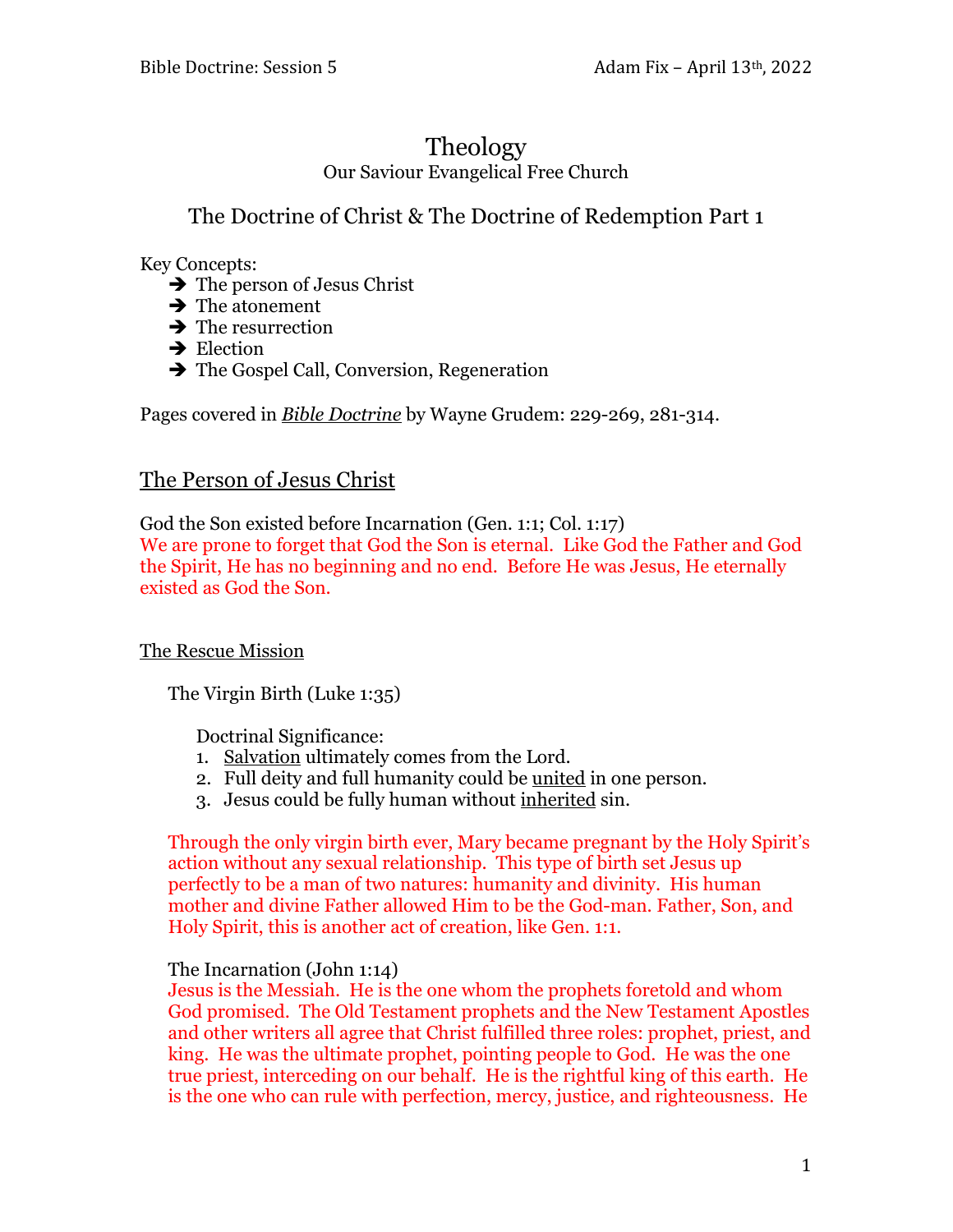is called the very word of God (John 1), the same God as the God of the Old Testament (John 8:28), and those who followed Him worshipped Him as God (John 20:29-31).

Could Jesus have sinned?

Technically, He could not have, because He would have no longer been divine. However, this does not mean His temptations were not real. In many ways they were more so, because they remained temptations without ever turning into sin.

The Hypostatic Union (Phil. 2:5-7)

Jesus' had two natures that perfectly came together to form one being. It would be a mistake to believe that Jesus had a "god half" and a "human half." In reality, Jesus' divinity and humanity were inseparable and indistinguishable. He was both God and human. It would also be a mistake to assume that at times Jesus "shut off"' either his god piece or his human piece. At all times He was the same, God and man. Council of Chalcedon in 451 A.D. refuted the three heresies below.

### 3 Heresies:

Apollinarianism: Apollinaris became bishop of Laodicea in about A.D. 361. Taught that one person of Jesus had a human body and that God the Son brought into that body a mind and spirit of Christ. This is heretical, because it is not just our body that needs redeeming, but all of us.

Nestorianism: There are two separate persons of Christ, one divine and one human. This is heretical, because Christ is one person.

Eutychianism: The human nature of Jesus was taken up or "absorbed" by the divine nature, leading to a third nature. This is heretical because if this was true Jesus wouldn't be fully God or fully man, he would be something else and couldn't atone for sin.

#### Jesus' Message

## **Read Mark 1:15; Luke 4:43**

#### The Kingdom

God's Kingdom is a reality in this world. It was inaugurated by Christ and Christ will bring it to its fulfillment when He returns (Matt. 13:24-43).

#### The Sacrifice

Sin and the Law required a sacrifice. Jesus, the Messiah, became the ultimate, once and for all sacrifice that God demanded (Isa. 53).

#### The **Family**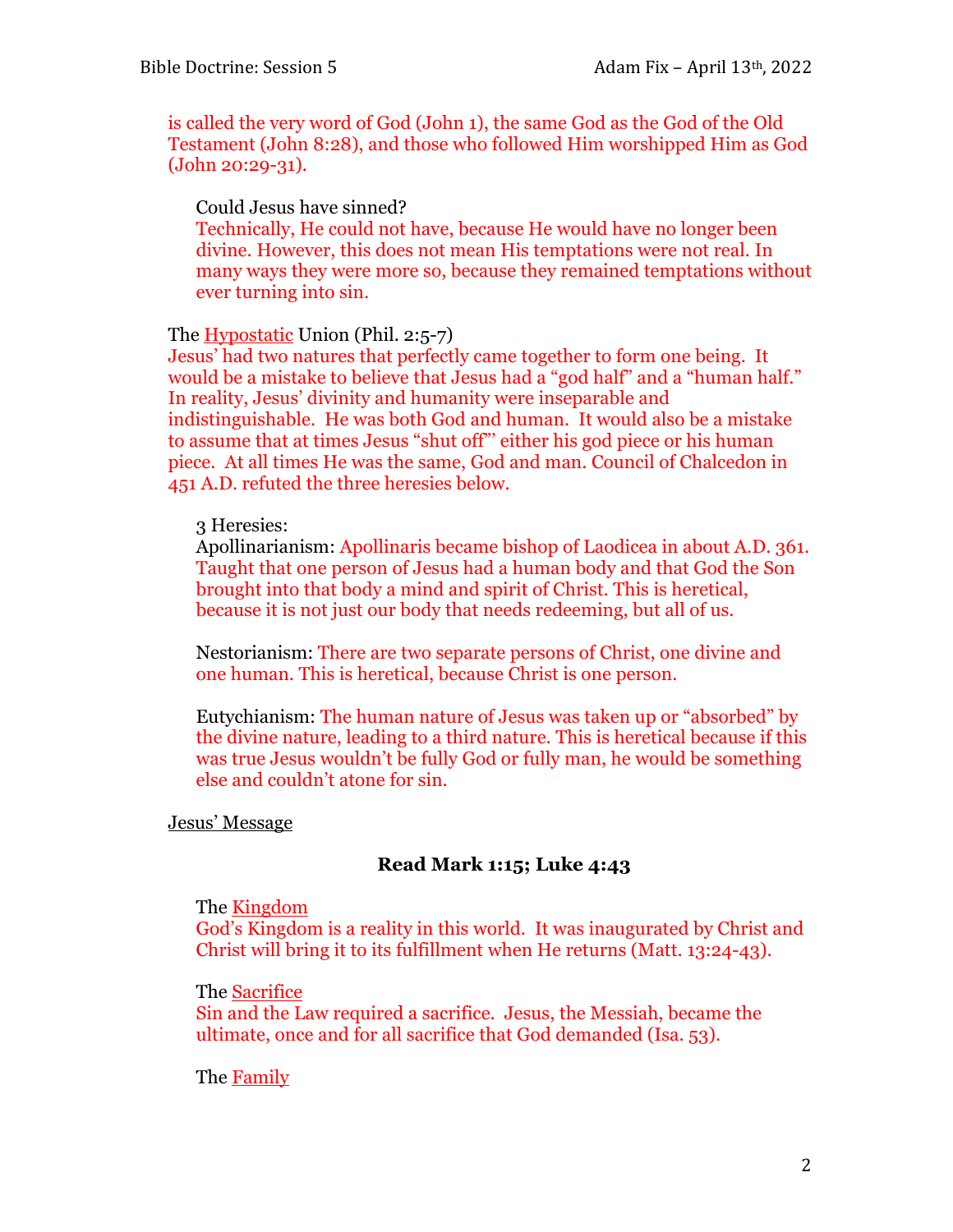As a member of God's family, for those who have been adopted by God and may be called His children, there are ethics, morals, and conduct we aspire to for God's glory and in response to the great work He has done on our behalf. We must strive for holiness and flee the pursuits of this world (Matt. 5-7; 1 Peter 1:15).

## The Atonement

#### Penal Substitutionary Atonement

The Atonement (Rom. 3:25; 1 John 2:2, 4:10)

Definition: make amends, blot out, and give satisfaction for wrong done; thus reconciling and restoring a disrupted relationship. The atonement is the perfect combination of the love and justice of God.

#### Why do we need atonement?

Scripture clearly tells us that each of us have been corrupted by sin (see Total Depravity) and do not have the capacity within ourselves to please or appease God who hates sin (Jer. 44:4; Hab. 1:13).

What other ways do people try to get to God? Religion, morality, faith in other things, science, intellectualism, their "personal" beliefs, etc.

#### How is atonement made?

Through Jesus' substitutionary death on the cross. In that one, decisive moment, Jesus took our sin upon Himself and God poured out His wrath upon Christ for our sins. This is called propitiation and expiation. Propitiation means that our sins were transferred to Christ and expiation means that they were removed from us. In order to receive the gift of this atoning sacrifice, we need only to trust in Jesus Christ as our Lord and Savior, repentant of our sin, turn to Him, and pursue a life lived for Christ.

#### 2 Types of Obedience

Active obedience: In order to merit heaven a person couldn't just be made perfect once, but would have to remain perfect for a period of time. Jesus actively maintained perfection over the course of His life. Passive obedience: In addition to living rightly, Christ took on himself the burden of sin and paid it for us in His death. This is called passive obedience because it was done to Him, He didn't do it to Himself.

#### What does "penal substitutionary atonement" mean?

Christ took our place on the cross, died our death, and bore the punishment of God's wrath against our sin for us.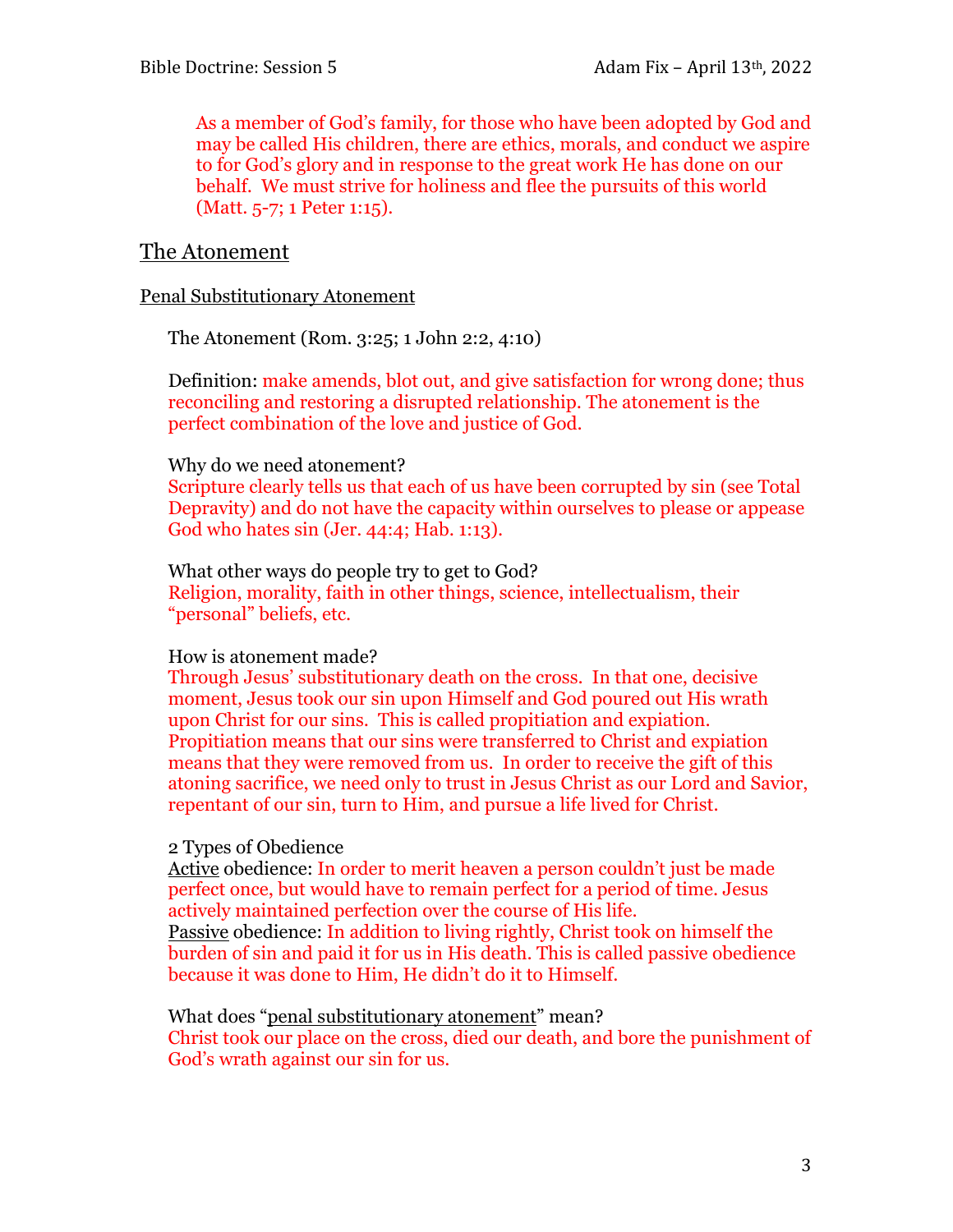#### Particular Redemption (or Limited Atonement)

#### **Read John 10:14-15**

What did God intend to do through the death of Christ? It is often said that all may come to Christ and anyone may be saved. While this is certainly true, experience tells us it did not happen. In His providence, God, electing some and foreknowing the death and destruction of others, sought to ensure the redemption of all those who would trust in Christ.

Therefore, Christ's sacrifice did not purchase eternal life for everyone, just for those whom God elected for salvation. The proof that may be offered for this doctrine is that not all are saved. If Christ's sacrifice would have been for everyone, all would be saved. However, this is not the case, therefore His sacrifice was only for those whom God would call and who would choose Christ.

Does this change how we share the Gospel?

Absolutely not! For all those who come to faith, Christ's death assures them of salvation. We will never know whom God has called to be saved or not. It must be our assumption that Christ did indeed die for everyone, even when we know, in reality, this is not true.

#### Effects of the Atonement

#### Individuals

While each individual is dead in their sin, Christ's sacrifice allows them to be made alive to God through the Holy Spirit.

#### Universal

The effects of the atonement are not limited to individuals. The redemption given to individual souls is also granted to creation through the cross. From the very first sin of humans, the earth has longed to be renewed (Gen. 3:17- 19). Through the power of Jesus' death and resurrection that redemption is guaranteed (Rev. 21:1, 5). This cosmic redemption will also be reflected history, where once violence and strife marked fallen humanity (Hab. 1:3; Rom. 1:29), it will be replaced with peace and harmony (Is. 32:17).

## The Resurrection

#### **Read Luke 24:1-3**

The Power of the Resurrection (Phil. 3:10) Christ's resurrection guarantees the victory of God and flips the whole universe upside down. Where once death and decay reigned in the world,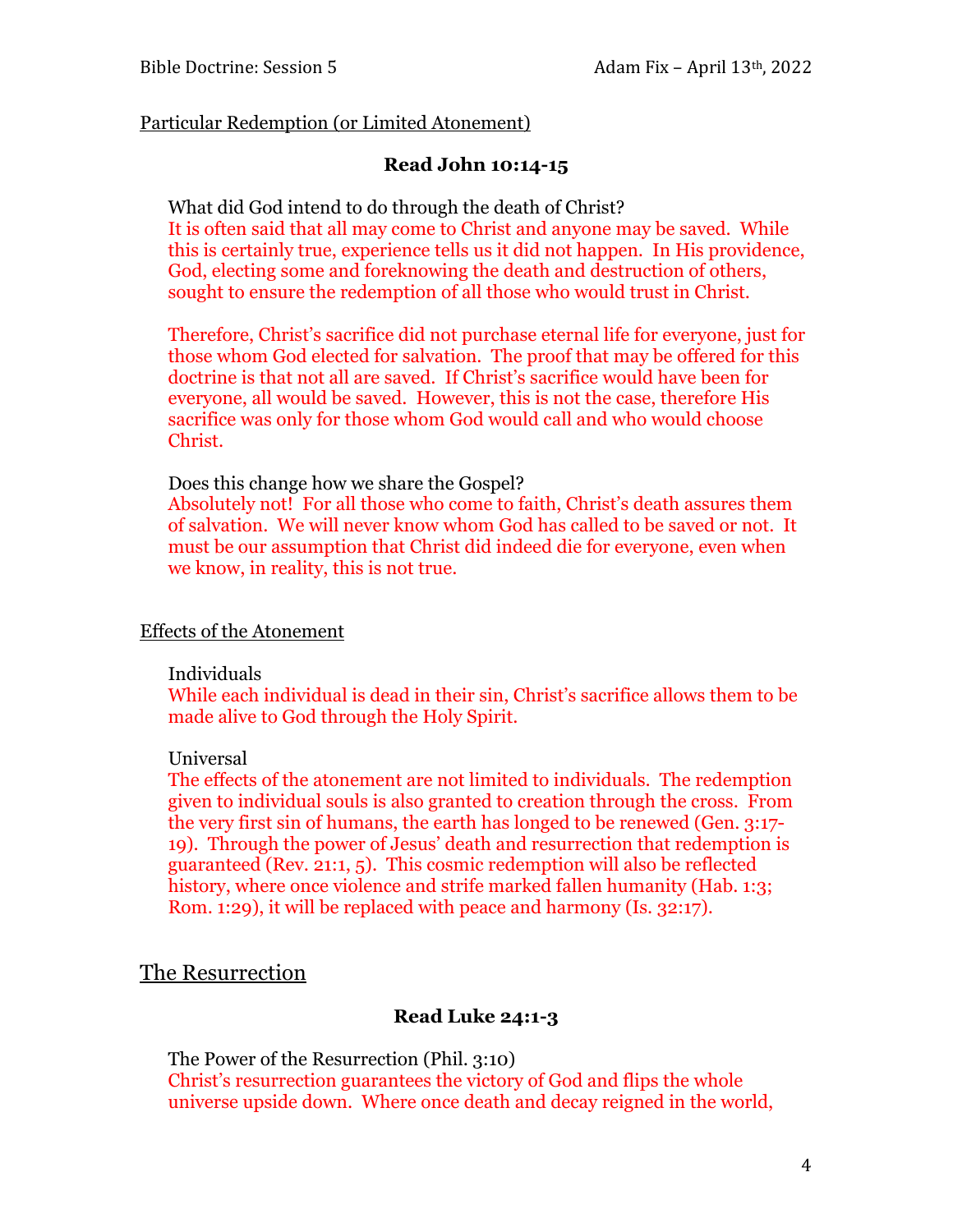now Christ, through the New Covenant has beaten death and won victory over it.

Proof for the Resurrection:

- 1. No credible evidence of Jesus' body
- 2. Disciples who worshipped Him as God
- 3. Many eyewitnesses

# The Doctrine of Redemption

What is salvation? (Acts 4:12)

# **Divine Election/Sovereign Grace**

Definition: *Election is an act of God before creation in which he chooses some people to be saved, not on account of any forseen merit in them, but only because of his sovereign good pleasure.* – Grudem, p. 282.

*"What we need to recognize here is that the sovereign initiative in salvation is with God. It is not with man. It is not by virtue of something that God has foreseen in man, some preexisting condition which is the source or root of the elective purpose of God, that God saves him. God in his own sovereign wisdom chooses, for reasons that are sufficient unto himself, those who shall be saved."*  -- D. Roger Nicole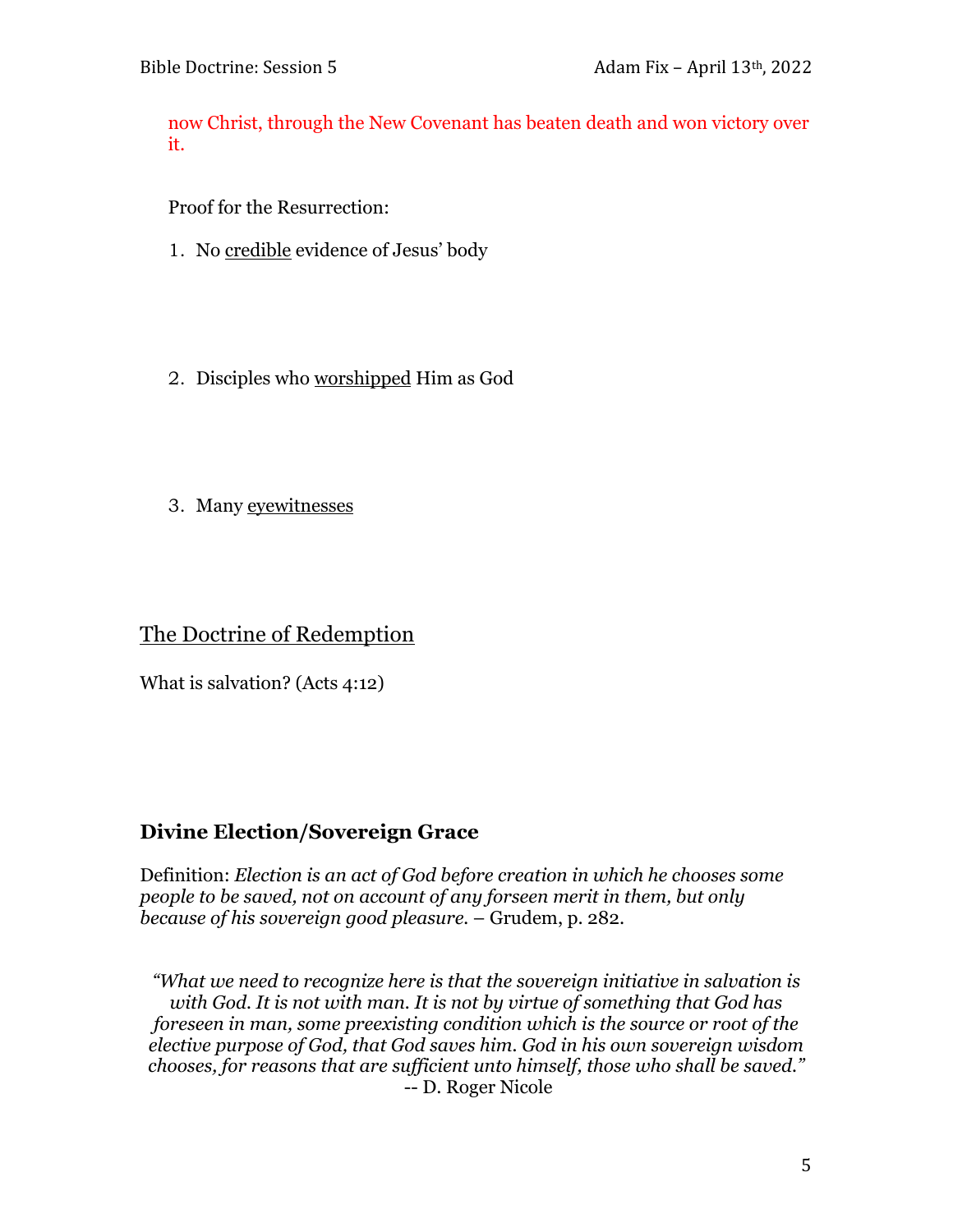This doctrine is not saying that final salvation is unconditional. It is not. We must meet the condition of **faith in Christ** in order to inherit eternal life. But **faith** is not a condition for **election**. Just the reverse. **Election** is a condition for **faith.** It is because God chose us before the foundation of the world that he purchases our redemption at the cross and quickens us with irresistible grace and brings us to faith.

What does God's Word teach about this doctrine?

**Read Romans 8:28-33 and Ephesians 1:3-6.**

#### **Romans 8:28-33**

*"We know that in everything God works for good with those who love him, who are called according to his purpose, For those whom he foreknew he also predestined to be conformed to the image of his Son, in order that he might be the first-born among many brethren. And those whom he predestined he also called; and those whom he called he also justified; and those whom he justified he also glorified. What then shall we say to this? If God is for us, who is against us? He who did not spare his own Son but gave him up for us all, will he not also give us all things with him? Who shall bring any charge against God's elect? It is God who justifies."*

Often this text is used to argue against unconditional election on the basis of verse 29. Some say that people are not chosen **unconditionally**. They are chosen on the basis of their faith which they produce without the help of God's irresistible **grace** and which God sees **beforehand**.

As C.E.B. Cranfield says, the foreknowledge of Romans 8:29 is "that special taking knowledge of a person which is God's electing grace." Such foreknowledge is virtually the same as election: "Those whom he foreknew (i.e. chose) he predestined to be conformed to the image of his Son."

Therefore what this magnificent text (Romans 8:28-33) teaches is that God really **accomplishes** the complete redemption of his people from **start to finish.** He foreknows, i.e. elects a people for himself before the foundation of the world, he predestines this people to be conformed to the image of his Son, he calls them to himself in faith, he justifies them through that faith, and he finally glorifies them—and nothing can separate them from the love of God in Christ for ever and ever (Romans 8:39). To him be all praise and glory! Amen.

## **Ephesians 1:3-6**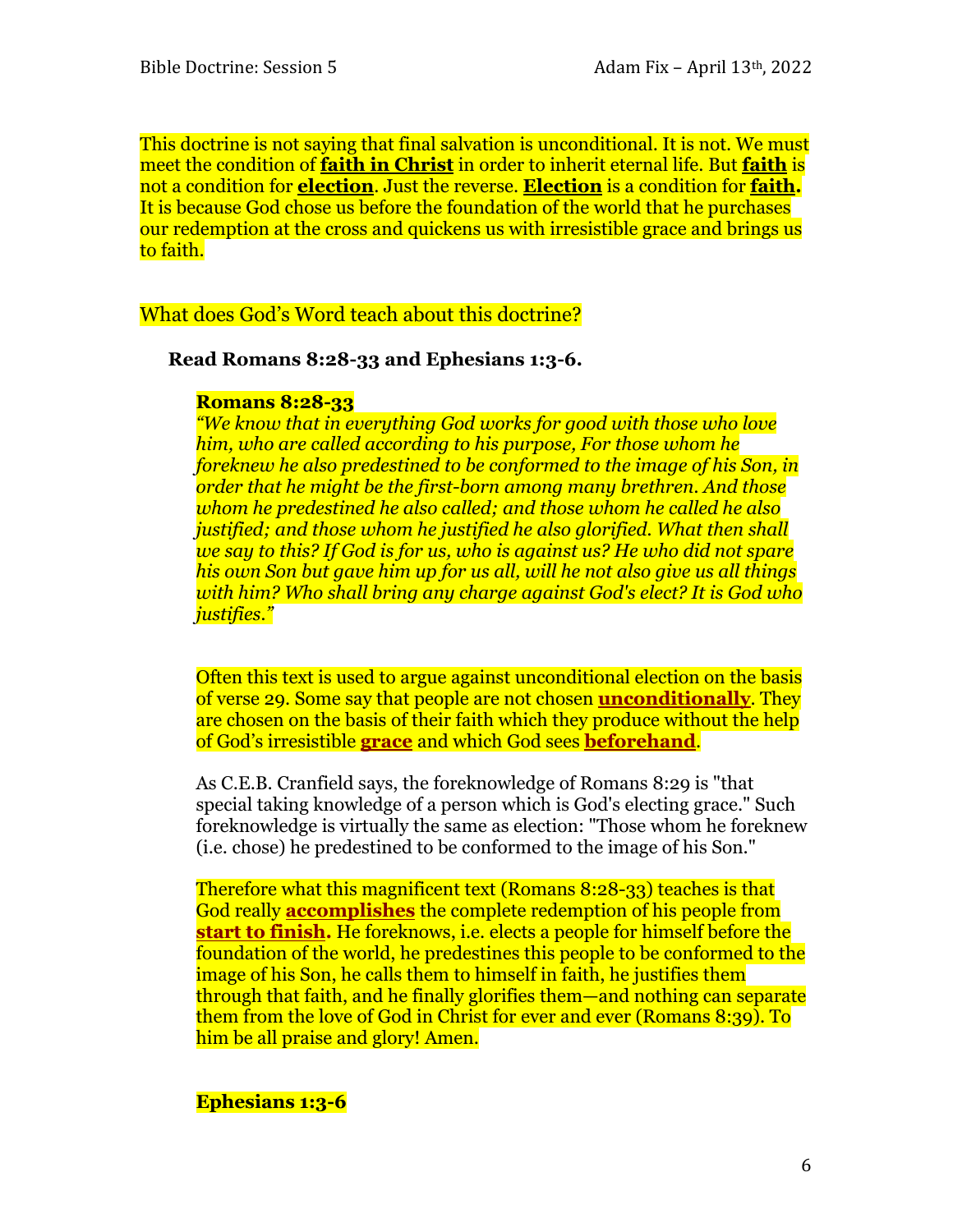*"Blessed be the God and Father of our Lord Jesus Christ, who has blessed us in Christ with every spiritual blessing in the heavenly places, even as he chose us in him before the foundation of the world, that we should be holy and blameless before him. He predestined us in love to be his sons through Jesus Christ, according to the purpose of his will, to the praise of the glory of his grace."*

This text states, clearly teaches that Christians were chosen before the foundation of the world and predestined to sonship.

### **Other (selected) relevant texts:**

**Acts 13:48** reports how the Gentiles responded to the preaching of the gospel in Antioch of Pisidia. *"And when the Gentiles heard this, they were glad and glorified the word of God; and as many as were ordained to eternal life believed."* Notice, it does not say that as many **believed** were chosen to be ordained to eternal life. The prior election of God is the reason some believed while others did not.

Similarly Jesus says to the Jews in **John 10:26,** *"You do not believe, because you do not belong to my sheep."* He does not say, "You are not my sheep because you do not **believe**." Being a sheep is something God decides for us before we believe. It is the basis and enablement of our belief. We believe because we are God's chosen sheep, not vice versa. **(See John 8:47; 18:37.)**

**In Romans 9 Paul stresses the unconditionality of election.** For example, in verses 11-12 he describes the principle God used in the choice of Jacob over Esau*: "Though they were not yet born and had done nothing either good or bad, in order that God's purpose of election might continue, not because of works but because of his call, [Rebecca] was told, 'The elder will serve the younger.'"* God's election is preserved in its **unconditionality** because it is transacted before we are **born** or have **done** any good or evil.

#### **The unconditionality of God's electing grace is stressed again in Romans 9:15-16,** *"I will have mercy on whom I have mercy, and I will have compassion on whom I have compassion. So it depends not upon man's will or exertion, but upon God's mercy."*

We really do not understand mercy if we think that we can **initiate** it by our own will or **effort**. We are hopelessly bound in the darkness of sin. If we are going to be saved, God will have to unconditionally take the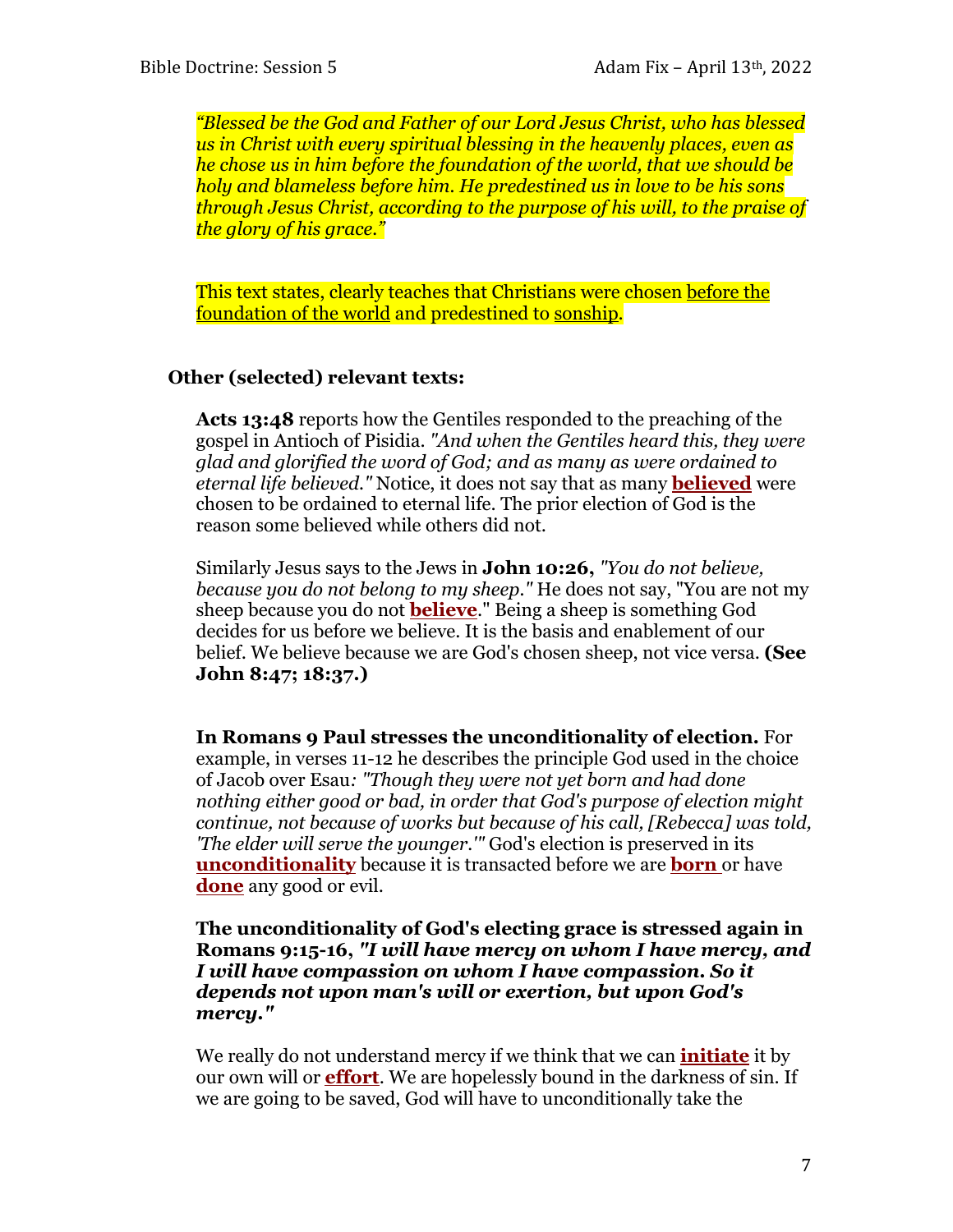**initiative** in our heart and **irresistibly** make us willing to submit to him. (See Romans 11:7.)

**2 Timothy 1:9.** Here again Paul connects God's **calling** his people to his purpose. *"He saved us and called us with a holy calling, not according to our works, but according to His own purpose and grace which was granted us in Christ Jesus from all eternity."*

This is a controversial doctrine, but when properly understood can bring:

- Comfort
- A reason to praise God
- Encouragement for evangelism (2 Tim. 2:10)

# **The Gospel Call**

Read Romans 10:14.

Effective calling is an act of God. The Gospel Call is the responsibility of all Christians.

Three Elements of the Gospel Call

- Explanation of the Gospel (God, Man, Jesus)
- Invitation to Respond
- Promise of Eternal Life

**Regeneration** (John 3:3)

**Conversion** (Acts 2:38)

There must be faith and repentance.